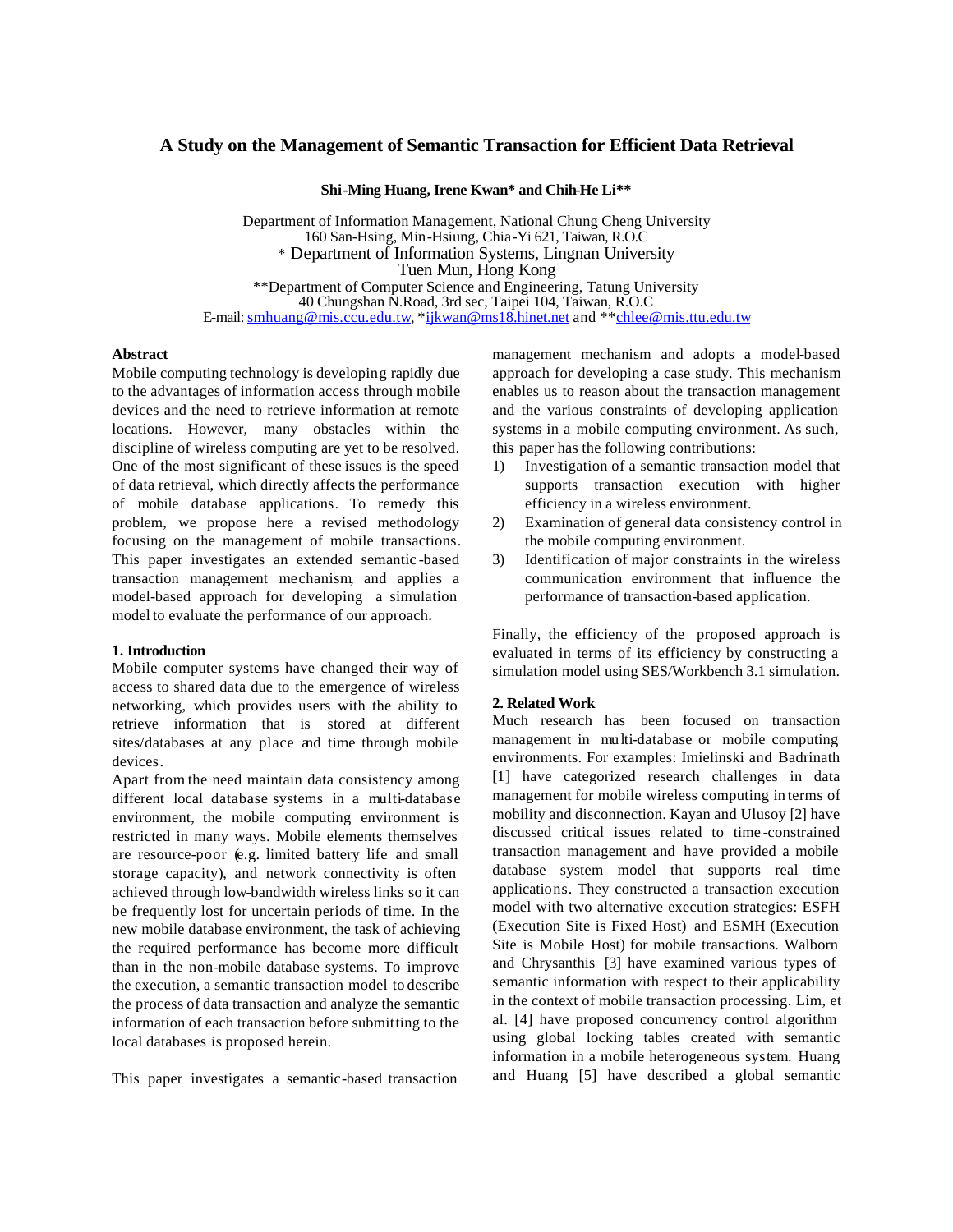transaction model in an active heterogeneous Multi-database, which relaxes the global serializability constraints as well as improves the performance of global transaction execution.

The ma jor differences between a mobile database system and a multi-database system (MDBS) [4][6][7]:

- 1) Some of the distinctive issues for mobility are disconnection, storage capacities, processing abilities, and energy restrictions.
- 2) The connection of server and client site through wireless devices and environment.

Indeed both systems are intended to provide timely and reliable access to globally shared data. Many issues and solutions for a Mobile Computing System can be extracted from a MDBS, although there are added complexities introduced by the mobility and wireless connection of MDBS.

## **3. Semantic-Based Data Transaction Management for Mobile Database Systems**

#### **3.1 Mobile Database Systems**

Figure 3.1 depicts a mobile computing environment based on the ESFH [3] architecture as considered in this approach. A transaction is submitted with a request message from a mobile host (MH) to the Mobile Support Station (MSS), the MSS will forward the transaction to Mobile Transaction Management Server (MTMS). The overall process flow can be described in the following steps:

- Step1. A mobile host connects with fixed network through a wireless communication medium (such as Wireless Application Protocol (WAP) etc.) in the cell of MSS.
- Step2. The MSS receives the transaction from the mobile host, then processes it with hand-off mechanisms and forwards the transaction to the MTMS.
- Step3. The MTMS deal with the execution of transactions, according to the defined semantic transaction management mechanisms.
- Step4. After the transaction is committed, the MTMS sends the results back to mobile host through MSS and the process is done.



**Figure 3.1: Mobile Database Environments.**

Our solutions to remedy the major issues of mobile computing environment are highlighted as the following (Table 3.1):

| <b>Issues</b> | <b>Our solutions</b>                                     |  |
|---------------|----------------------------------------------------------|--|
|               | Mobility–Hando A Location Table is in the MTMS to record |  |
| ff            | the location of MH. It is updated by MSSs                |  |
|               | when the handoff of a mobile device                      |  |
|               | occurs.                                                  |  |
| Disconnection | When MH are disconnected, in order to                    |  |
|               | maintain the data consistency, we obtain a               |  |
|               | disconnect_log record that records the                   |  |
|               | disconnect information of transaction.                   |  |
| Concurrency   | In our approach, the concurrent execution                |  |
| control       | of transactions is controlled by ensuring the            |  |
|               | serializability. For this, we enclose a                  |  |
|               | semantic-based transaction mechanism to                  |  |
|               | relax the global serializability constraints             |  |
|               | and pessimistic mechanism to ensure that                 |  |
|               | each GDST is executed in LDBS by                         |  |
|               | following the global execution order.                    |  |

**Table 3.1: Solutions to remedy the major issues of mobile computing environment.**

## **3.2 Semantic Data Transaction Management Model in Mobile Database Systems**

A semantic data transaction management model requires mobility and disconnection control, and this proposed transaction model is an extension of our previous work [5]. It consists of two phases, design and execution. In the design phase, we define the applications and compatibility of the transaction model. After receiving the transactions submitted by the MHs, the MTMS will follow the defined applications and semantic mechanisms in the design phase and then constructs the transaction model in the execution phase. The following Figure 3.2 shows the structure of this model.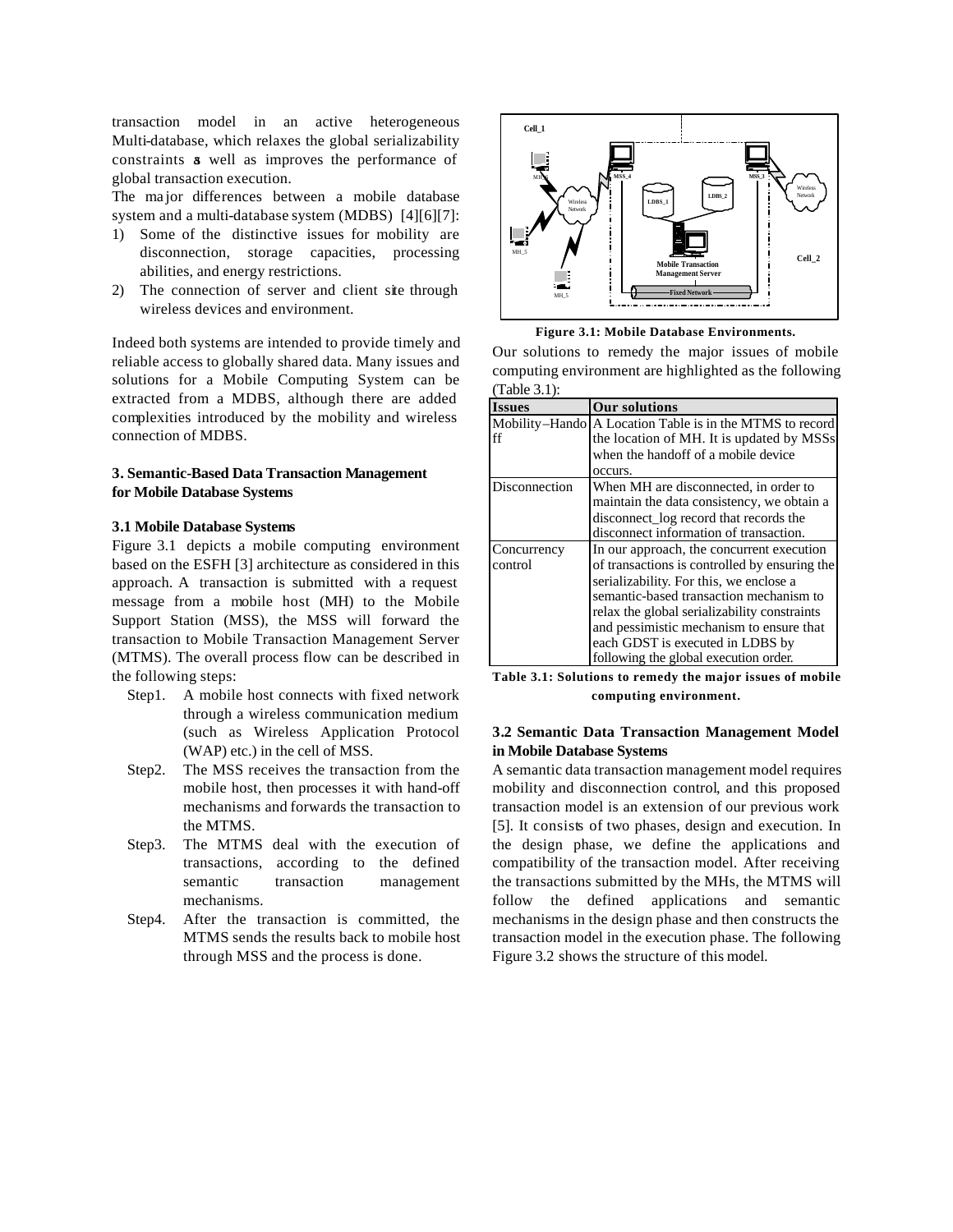**Design phase** application(parameters) compatibility(database, application, application, semantic)

**Execution phase**

GDTi(application(parameters), GDSTs, internal value dependency relationship, status, disconnect\_status) GDSTij(application(parameters), confirmation) GDTi ¡Ý GDST i1 ¡ å GDST i2 ¡ å GDST i3 ..... ¡ åGDSTin if GDTi needs to access n different LDBs disconnect status: the disconnect state of mobile transaction GDTi: the ith Global Data Transaction

 GDSTij: the jth global data subtransaction of the ith global data transaction

# **Figure 3.2: Semantic Data Transaction Model.**

Table 3.2 describes the aspects of this model, the attributes and their descriptions as applied in our semantic transaction model:

| <b>Attributes</b> | <b>Descriptions</b>                                                      |  |
|-------------------|--------------------------------------------------------------------------|--|
| Application       | In our semantic transaction model, the                                   |  |
|                   | application is an instance of transaction that                           |  |
|                   | contains several database operations and                                 |  |
|                   | input/output parameters.                                                 |  |
| Compatibility     | To enable the transaction to be executed                                 |  |
|                   | semantically, we define the compatibility                                |  |
|                   | between transactions that operate with                                   |  |
|                   | LDBSs.                                                                   |  |
| <b>GDSTs</b>      | The global transaction is constructed by a set                           |  |
|                   | of global data sub-transactions.                                         |  |
| <b>Indicators</b> | The indicator " $\rightarrow$ $_{\text{vd}}$ " represents internal value |  |
|                   | dependency relationship between GDSTs                                    |  |
|                   | within a global transaction.                                             |  |
| <b>Status</b>     | The status attribute is used to state the process                        |  |
|                   | of transaction, including active (the                                    |  |
|                   | transaction is executing), prepare-to-commit,                            |  |
|                   | abort, and commit states.                                                |  |
|                   | Disconnect st When the MSS receives a mobile transaction,                |  |
| atus              | the GTM will check this attribute and do the                             |  |
|                   | restore processes if needed. It contains two                             |  |
|                   | states:                                                                  |  |
|                   | normal: a non-resubmit transaction from a                                |  |
|                   | mobile host, the initial state;                                          |  |
|                   | disconnected: a resubmit transaction from a                              |  |
|                   | mobile host due to disconnection, dealing                                |  |
|                   | with restore operations if needed.                                       |  |
| Confirmation      | This attribute contains the transaction status,                          |  |
|                   | i.e. active, completely, commit,                                         |  |
|                   | prepare-to-commit,                                                       |  |
|                   | prepare-to-commit-complete, prepare-abort                                |  |
|                   | or abort. If the GTM decides to commit the                               |  |
|                   | GDST and LDBMS have successfully                                         |  |
|                   | committed, then the confirmation is "commit"                             |  |

**Table 3.2: Syntax of GDT and GDST.**

## **3.3 Semantic-Based Transaction Mechanism**

Our semantic-based transaction mechanism is based on Compatible Tables, which are defined by users to

represent the interleaving between two GDSTs. A similar method has been was in [5] for a semantic -based transaction management in a stationary database, and we extend that method to a mobile database environment.

To enable the GDT to be executed semantically, users need to identify the compatibility of applications before the model definition, and these descriptions will construct the Compatible Table. Each LDBS has a Compatible Table to represent the semantic information of its application. The table contains four different options:Yes, No, Yes-SP, and Yes-DP [5].

## **3.4 Global Data Transaction Execution**

To ensure the validity of GDT processing, the GTM needs to maintain the global serializability of the GDT execution. To maintain the global serializability, each GDST of the GDT needs to be executed by following the schedule of the global order on each LDBSs. Due to the local autonomy property in MDBS, the LDBSs may not follow the global order. Much research has been done to deal with this problem [9][10]. Unfortunately, these solutions have low concurrency and a low performance.

To improve these shortcomings, we use a hybrid approach which consists of a semantic-based transaction mechanism to relax the global serializability constraint and a pessimistic mechanism to ensure that each GDST is executed in LDBS by following the global execution order, represented as "**- >**". The result of this unique hybrid approach has proven feasible via our case study. This novel approach has significantly increased both the performance and degree of concurrency for the transaction management.

## **3.5 Global Serializability and Data Commit Protocol**

## **\* Global Serializability**

Considering an MDBS that contains LDBS1 and LDBS2, which data item A in  $LDBS<sub>1</sub>$ , and items B and  $C$  are in  $LDBS<sub>2</sub>$ . There are applications to copy these data, GDT1 to copy the data from B to A, and GDT2 to copy the data from A to C. If we do not control the execution order in the LDBSs, then an indirect conflict problem will occur. For instance, a local transaction (i.e. L:  $w_L(B)$ ,  $w_L(C)$ ) is submitted at LDBS<sub>2</sub>. If the local schedules of each LDBS are:

 $S_1: w_{GDT11}(A), r_{GDT12}(A)$ 

 $S_2$ :  $w_L(B)$ ,  $r_{GDST21}(B)$ ,  $w_{GDST22}(C)$ ,  $w_L(C)$  and  $S = \{S_1, S_2\}.$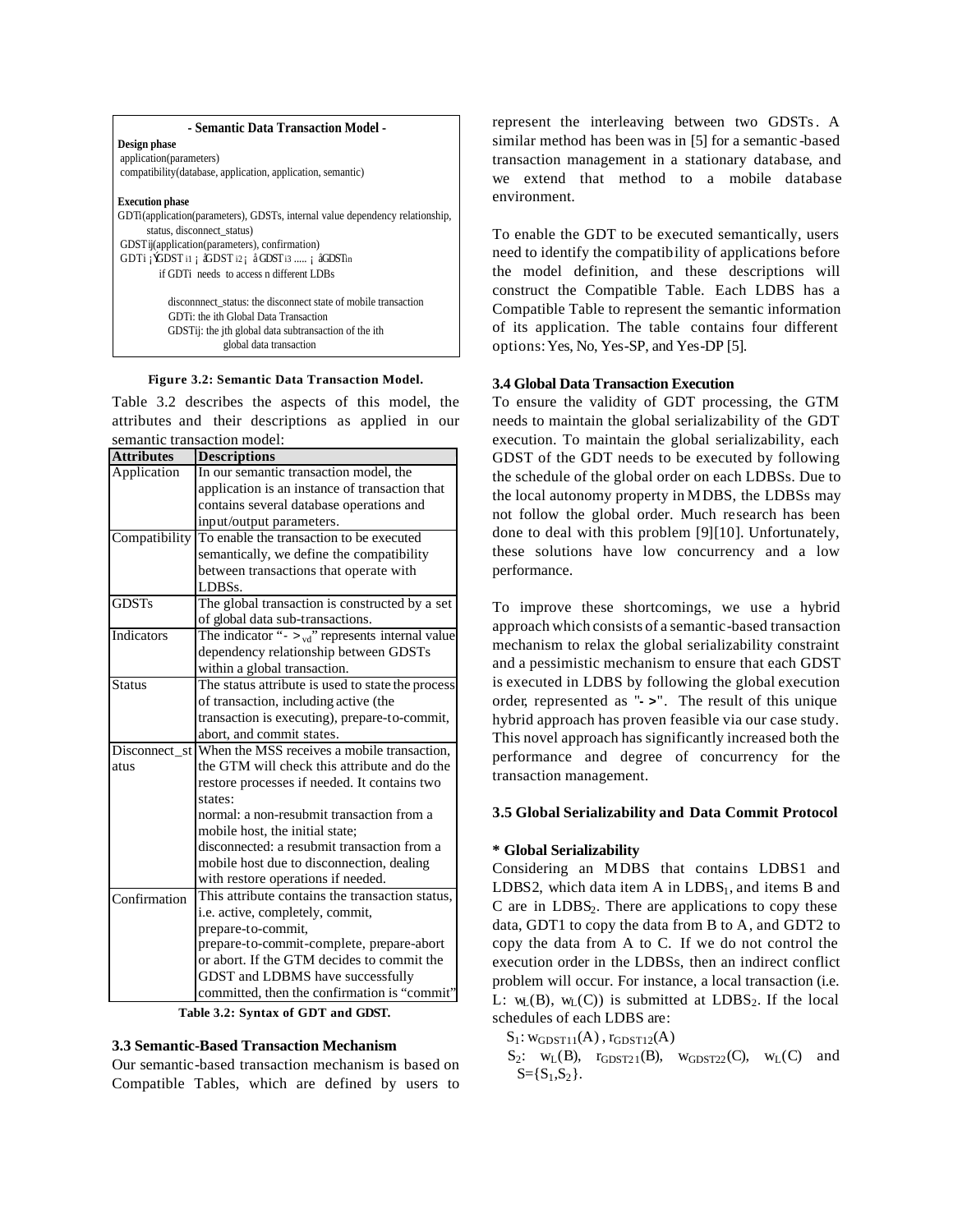The execution order of  $S_1$  is  $GDST_{11}$  **- >**  $GDST_{12}$ , and  $S_2$ is  $GDST_{21}L \rightarrow GDST_{22}$ . This seems follow the global execution order, i.e.  $GDT_1$  **->**  $GDT_2$ . However, the LTM of LDBS2 may change the execution order to GDST<sub>22</sub>  $\cdot$  > L  $\cdot$  > GDST<sub>21</sub>. This is due to  $r_{\text{GDST21}}(B)$ operation conflicts with  $w_L(B)$  and  $w_L(C)$  operation conflicts with  $w_{GDST22}(C)$ . The LTM will change the execution schedule to  $w_{GDST22}(C) \rightarrow w_L(C) \rightarrow w_L(B)$  $\triangleright$  r<sub>GDST21</sub>(B).

To deal with indirect conflict, a pessimistic method is used. If the GDSTs of different GDTs that do not provide the compatibility of GDSTs or their compatibility of GDSTs are not compatible, then those GDSTs executed on the LDBSs need to follow the global execution order. The pessimistic method is that the rear GDST could be dispatched to the LDBS if the front GDST has reached a commit point that is in the complete state to ensure GDSTs executing in LDBS will be the same as the global order:

### **\* Global Data Commit Protocol**

This global transaction is based on the 2PC protocol. Because the autonomy is different in LDBSs, the transaction process of a GTA has two types: (1) a 2PC agent for a LDBS that supports 2PC protocol, and (2) an Emulated 2PC agent for a LDBS that does not support 2PC protocol. To deal with the mobility of mobile host, we extend the 2PC protocol to involve mobility control mechanisms, described as follows:

#### *Disconnection Process:*

During the data transmission of a transaction, if the mobile host were suddenly disconnected, the GTM will record the information into the disconnect\_status attribute of transaction model as 'disconnected' and the disconnect\_log will also record the transaction information. The recovery and backup records will save the local database process status information that will be used for later recovery process.

### *Recovery Process:*

When MSS receives a new mobile transaction, it will for search the transaction from the disconnect\_log. If it exists in the disconnect\_log, the GTM will retrieve the information from the recovery and backup records. The GTM will then recover the transaction status into the previous status and continue the transaction process.

#### **4. Performance evaluation**

A simulation study utilizing our proposed approach is presented here to verify and evaluate the performance of the proposed mechanism versus non-semantic ones. It is discussed in the following sections.

## **4.1 Construction of the semantic transaction model**

Considering a global transaction for a travel information system, we assume that for the purpose of this trip the only applicable airline is China-airlines, the hotel is the Grand-Hotel and the car rental agency is the Nice car company. Through this system, a customer could order a trip package or make only an individual reservation for airline, hotel or car.

For instance, a tourist T\_A1 wants to schedule a trip package, the process of his schedule may consist of the following 3 subtasks:

- Subtask1: T\_A1 connects a travel agent through a mobile device to schedule a trip package.
- Subtask2: The travel agent negotiates with airlines for flight tickets, and hotels to reserve rooms, and car rental agencies for lease of cars.
- Subtask3: The travel agent sends the available booking to T\_A1 for confirmation of the reservations.

Through the following steps, we constructed the transaction model in the design phase shown in the following Figure 4.1:

- Step1. Define applications.
- Step2. Define the compatibility of applications. After constructing applications, we need to describe the compatibility of applications, i.e. semantic representation.

| Design phase                                                                                             |  |
|----------------------------------------------------------------------------------------------------------|--|
| // Applications (Step1)                                                                                  |  |
| trip package(tourist, airline, hotel, car no) {request airline(tourist, airline), request hotel(tc       |  |
| hotel), request_car(tourist, car no)}                                                                    |  |
| trip separate a(tourist, airline) {request airline(tourist, airlin                                       |  |
| trip separate h(tourist, hotel) {request hotel(tourist, hote                                             |  |
| trip_separate_c(tourist, car_no) {request_car(tourist, car_r                                             |  |
| request airline(tourist, airline) {request a flight ticket}                                              |  |
| request hotel(tourist, hotel) {request a room of hotel}                                                  |  |
| request car(tourist, car no) {rent a car}                                                                |  |
| confirm package(tourist, airline, hotel, car no) {booking airline(tourist, airline),                     |  |
| booking hotel(tourist, hotel), booking car(tourist, car no)}                                             |  |
| confirm separate(tourist, airline, hotel, car no) {booking airline(tourist, airline),                    |  |
| booking hotel(tourist, hotel), booking car(tourist, car no)}                                             |  |
| booking airline(tourist, airline) {booking a flight ticket}                                              |  |
| booking hotel(tourist, hotel) {booking a room of hotel}                                                  |  |
| booking_car(tourist, car_no) {rent a car}                                                                |  |
|                                                                                                          |  |
| // Compitability (Step2)                                                                                 |  |
| Compatibility(LDBSairline, request airline(tourist, airline), request airline(tourist, airline), Yes)    |  |
| Compatibility(LDBSairline, request_airline(tourist, airline), booking_airline(tourist, airline), Yes-DP) |  |
| Compatibility(LDBShotel, request hotel(tourist, hotel), request hotel(tourist, hotel), Yes)              |  |
| Compatibility(LDBShotel, request_hotel(tourist, hotel), booking_hotel(tourist, hotel), Yes-DP)           |  |
| Compatibility(LDBShotel, request car(tourist, car), request car(tourist, car), Yes)                      |  |
| Compatibility(LDBShotel, request car(tourist, car), booking car(tourist, car), Yes-DP)                   |  |

**Figure 4.1: Design phase of Transaction Model Construction.**

After constructions in the design phase, when a tourist submitted a tour package, the MTMS then constructed the transaction model (Figure 4.2) following the applications and semantic mechanisms defined in the design phase.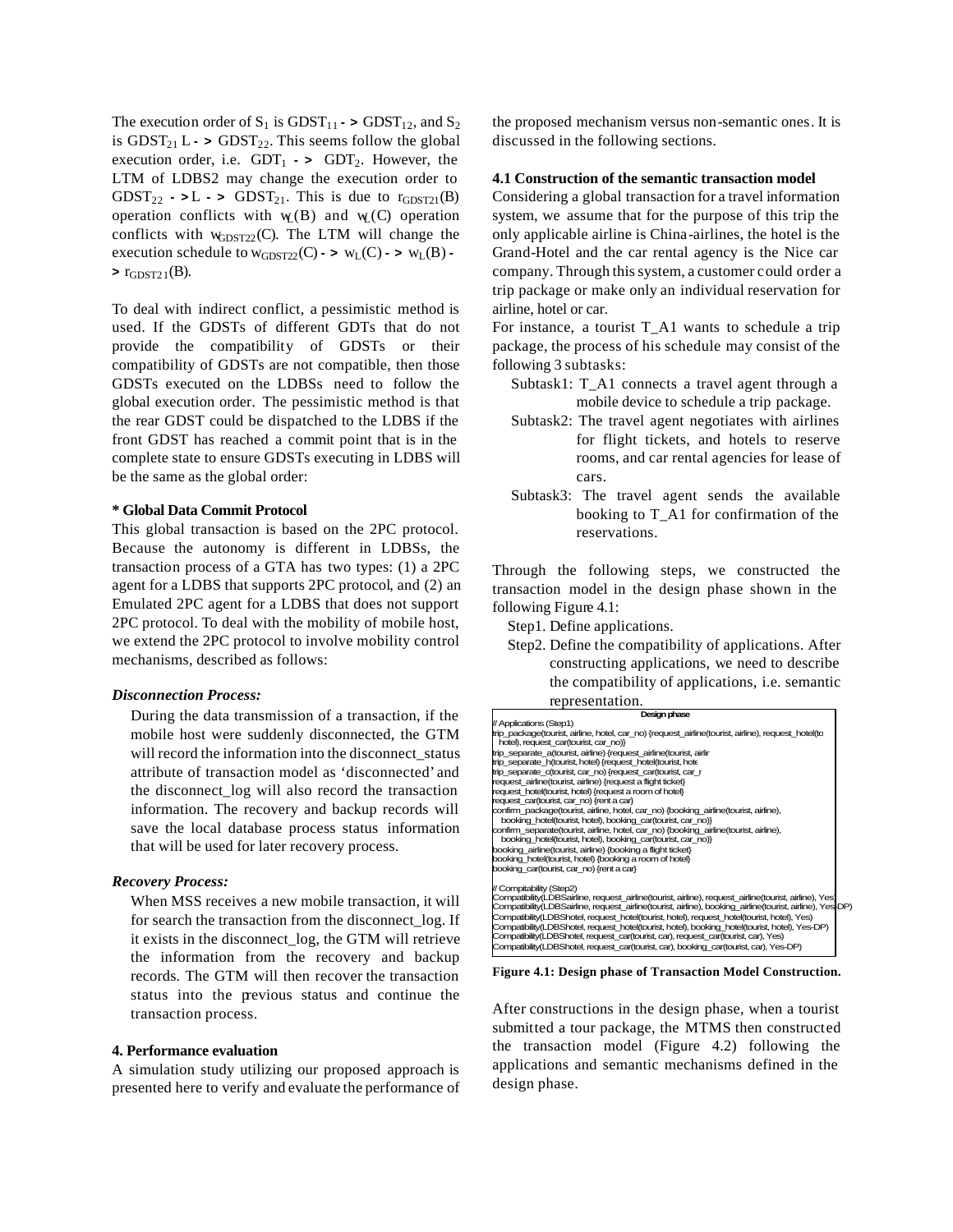| Execution phase                                                                                                                                                                                                                                                                                             |
|-------------------------------------------------------------------------------------------------------------------------------------------------------------------------------------------------------------------------------------------------------------------------------------------------------------|
| // Transaction Model                                                                                                                                                                                                                                                                                        |
| $\text{GDT}_{\mathbf{1}(\mathbf{1},\mathbf{A})}(\text{trip\_nclage}(\mathbf{T\_A1}, \text{FO01}, \text{RO01}, \text{V001}),\text{GDST}_{\mathbf{11}(\mathbf{1},\mathbf{A})} {\rightarrow} \text{GDST}_{\mathbf{12}(\mathbf{1},\mathbf{A})}$<br>$\rightarrow$ GDS $\texttt{T}_{13(1\_Al)^o}, \text{normal})$ |
| $\text{GDS T}_{11(1,\text{Al})}(\text{LDBS}_{\text{unline}})$ request_airline(T_A1, F001), ())                                                                                                                                                                                                              |
| $\text{GDS T}_{12,1 \text{ A1}}(\text{LDBS}_{\text{lowP}} \text{ request\_hotel}(T_{A1}, R001),())$                                                                                                                                                                                                         |
| $\text{GDS} \, \texttt{T}_{13,1,\text{Al}}(\text{LDBS}_{\text{car}} \, \text{request\_car}(\texttt{T\_AI}, \texttt{V1001}),())$                                                                                                                                                                             |
| $\text{GDT}_{2(1,\text{Al})}(\text{confirm\_package}(\text{T\_A1}, \text{FO01}, \text{RO01}, \text{VO01}), \text{GDST}_{21(1,\text{Al})} \rightarrow$<br>$\text{GDST}_{22(1 \text{ Al})} \rightarrow \text{GDST}_{23(1 \text{ Al})},$ formal)                                                               |
| $\text{GDS T}_{21(1, \text{A1})}(\text{LDBS}_{\text{adim}})$ booking_airline(T_A1, F001), ())                                                                                                                                                                                                               |
| $GDST_{221 \text{ Al}}$ (LDBS $_{\text{lowT}}$ booking_hotel(T_A1, R001), ())                                                                                                                                                                                                                               |
| $GDST_{221 \text{ A1}}(LDBS_{cor}$ booking_can(T_A1, V001), ())                                                                                                                                                                                                                                             |

**Figure 4.2: Execution phase of Transaction Model.**

#### **4.2 Simulation modeling**

According to the above process, we then constructed two simulation models: Semantic and Non-semantic. Each consisted of a single MTMS, three MSSs (MSS\_A, MSS\_B and MSS\_C) that covered individual cells (Cell\_A, Cell\_B and Cell\_C), ten MHs and three  $LDBSS(LDBS<sub>airline</sub>, LDBS<sub>hotel</sub> and LDBS<sub>car</sub>). This is$ similar to the environment shown in Figure 3.1. The simulation was developed under the SES/Workbench 3.1 platform. The purpose of our simulation study is to compare the response time and utilization of a global transaction between semantic and non-semantic transaction management mechanism in mobile computing environment.

There are four main sub-modules in our simulation models, as described in Table 4.1 and the major system parameters applied in the simulation models are provided in Table 4.2

| <b>Sub-modules</b>                           | <b>Functionality</b>        |  |
|----------------------------------------------|-----------------------------|--|
| Wireless communication                       | The communication interface |  |
| module                                       | between mobile hosts and    |  |
|                                              | fixed hosts                 |  |
| Transaction management                       | Monitoring and process the  |  |
| module-Transaction monitor                   | status of transactions      |  |
|                                              | submitted from MHs          |  |
| Transaction management                       | Semantic/Non-semantic       |  |
| module-Semantic/Non-semant                   | transaction management      |  |
| ic transaction management                    | mechanisms                  |  |
| mechanism                                    |                             |  |
| Database management module Database resource |                             |  |
|                                              | management                  |  |

**Table 4.1 Main sub-modules in the model**

The distinction between the semantic and non-semantic models is the transaction management mechanism that applied; comparison and analysis of the simulation results is presented in the following section.

| <b>Parameters</b>                                           | <b>Values</b>                   | <b>Descriptions</b>               |
|-------------------------------------------------------------|---------------------------------|-----------------------------------|
| Simulation run length                                       | 480min                          | From 9a.m. to 5p.m.               |
| Number of MHs                                               | 10                              | 10 users                          |
| Number of MSSs / Cells                                      | 3/3                             | MSS A~C, Cell A~C                 |
| Number of LDBSs                                             | 3                               | LDBS of airline, hotel<br>and car |
| Power of MHs                                                | 5 units                         | Each MH contains 5<br>unit energy |
| Wireless communication<br>time                              | Exponential distribution        |                                   |
| Mobile transactions<br>request rate                         | <b>Exponential distribution</b> |                                   |
| Local transactions request Exponential distribution<br>rate |                                 |                                   |
| MTMS process time                                           |                                 | <b>Exponential distribution</b>   |
| Disconnect probability                                      | Probability distribution        |                                   |

**Table 4.2 System parameters**

### **4.3 Simulation result and comparison \* Number of committed transactions**

Figure 4.3 reveals that during the 480min -simulation time period, the number of committed semantic transactions was 391, which is higher than the 229 non-semantic thus actions. Here the authors utilize the semantic mechanism to encourage the concurrency control process of transactions, rather than the serializability obtains by non-semantic ones.



**Figure 4.3 Number of committed transactions**

## **\* Process response time**

From the simulation result shown in Figure 4.4, it is clear to realize that the response time of process is related to the committed rate of transaction. The higher commit rate, the shorter response time. As a result, the response time of the semantic mechanism is 0.97833min shorter than 1.2733min of non-semantic mechanism.